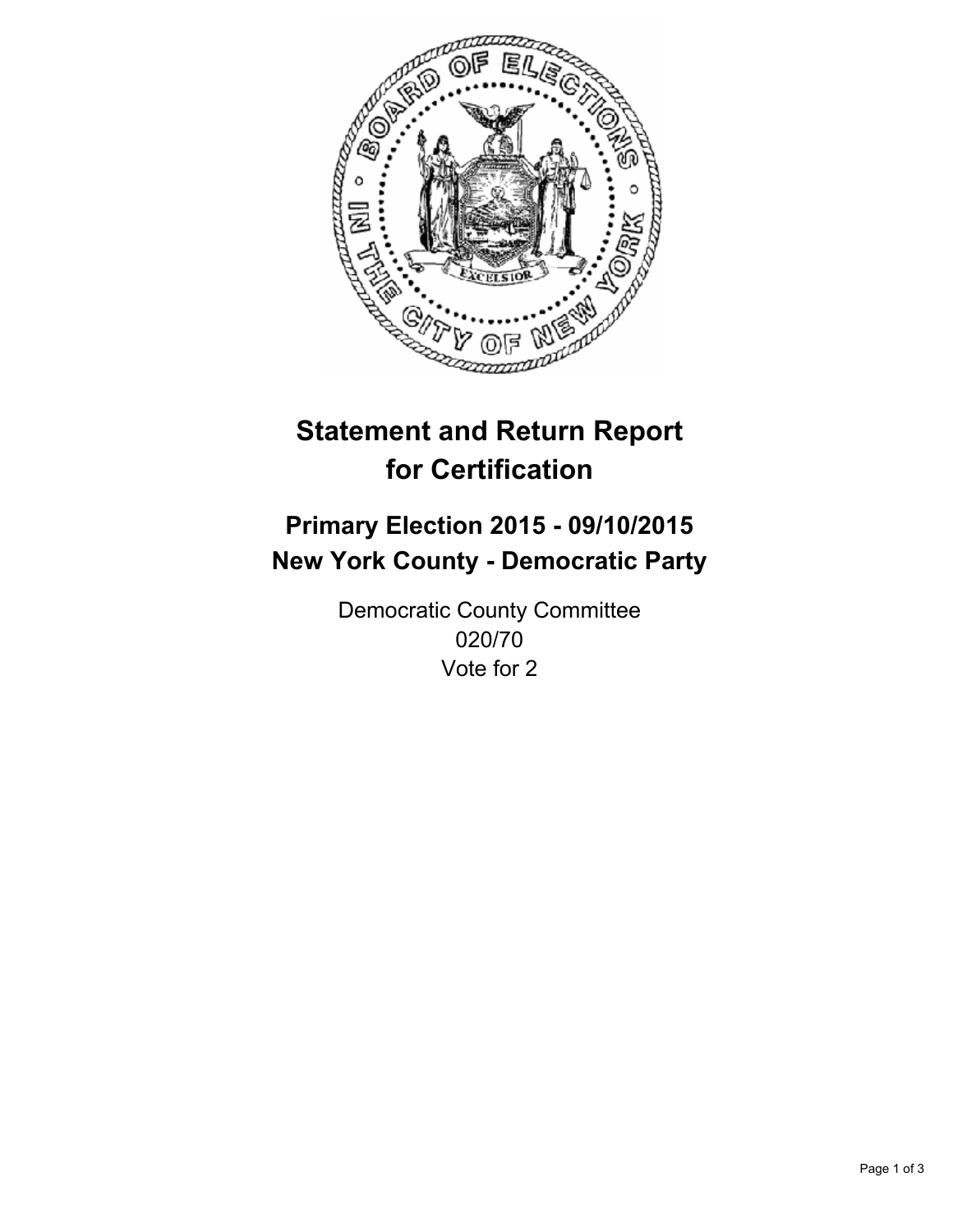

#### **Assembly District 70**

| <b>PUBLIC COUNTER</b>                                    | 32 |
|----------------------------------------------------------|----|
| ABSENTEE/MILITARY                                        | 3  |
| AFFIDAVIT                                                | 0  |
| <b>Total Ballots</b>                                     | 35 |
| Less - Inapplicable Federal/Special Presidential Ballots | 0  |
| <b>Total Applicable Ballots</b>                          | 35 |
| <b>STACI RAMOS</b>                                       | 6  |
| <b>ANTHONY GREENE</b>                                    | 11 |
| YVONNE LYNCH-FOY                                         | 8  |
| <b>FESTUS AKININODOYE</b>                                | 3  |
| <b>Total Votes</b>                                       | 28 |
| Unrecorded                                               | 42 |